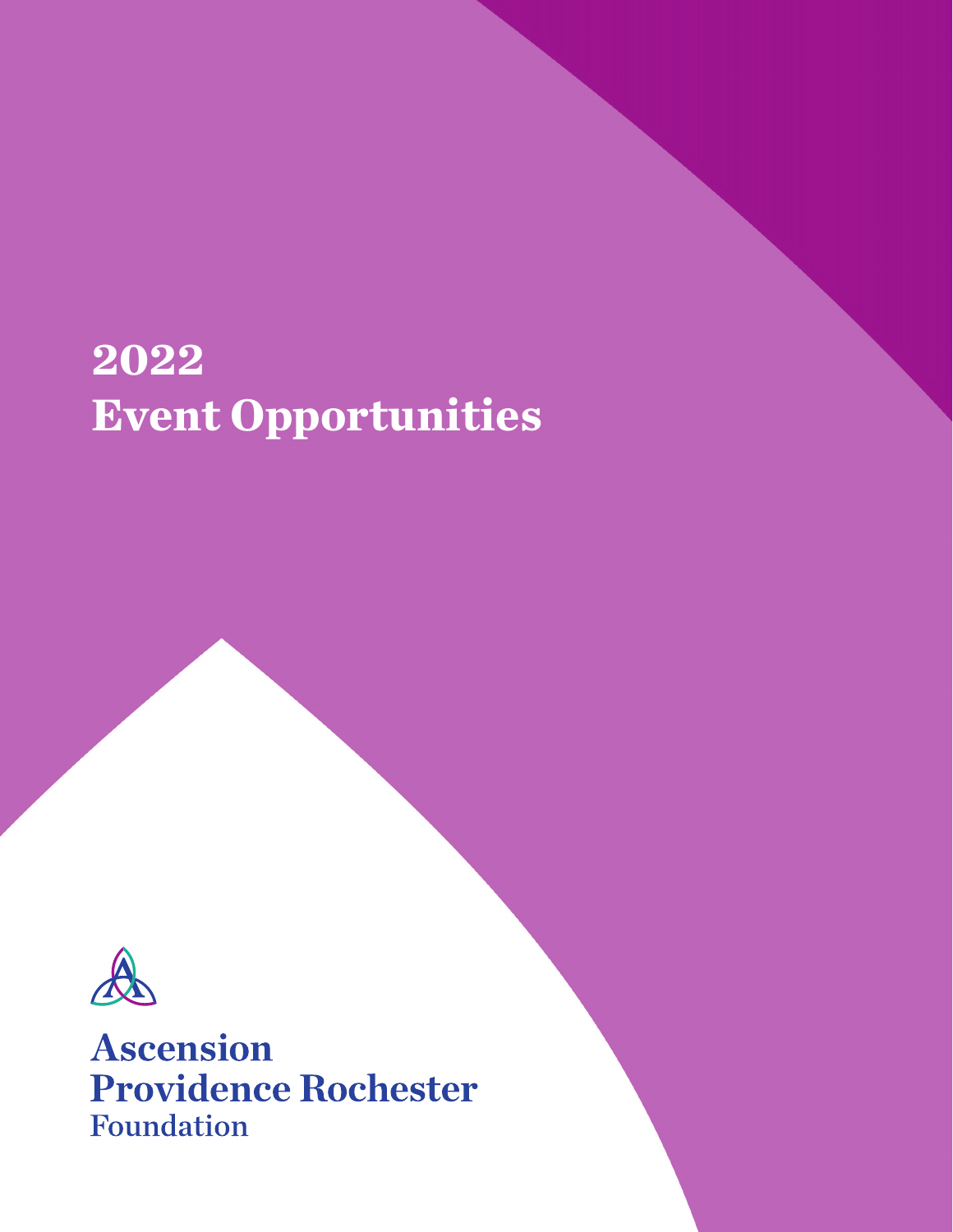# **Thank you**

On behalf of Ascension Providence Rochester Foundation and our event committees, we thank you for your consideration of these opportunities. Both events listed below support the Mission of Ascension, a Catholic health ministry committed to providing spiritually centered, holistic care which sustains and improves the health of individuals in the communities we serve with special attention to the poor and vulnerable. Our values include Service of the Poor: giving of our time and talents with a generosity of spirit, especially for persons most in need; and Reverence: respect and compassion for the dignity and diversity of life.

The patients and families who depend on our ministry thank you for your support of our events and for helping to ensure a healthy community.

Sincerely,

**Kim Tyle** *Chief Development Officer Ascension Providence Rochester Foundation*

# **2022 Events**

## **Ascension Providence Rochester Golf Classic**

**Date:** Tuesday, June 28, 2022

**Location:** Wyndgate Country Club, Rochester Hills

## **Expected Number of Attendees:** 144

**Beneficiary:** Proceeds will support the Behavioral Health Annex at Ascension Providence Rochester Hospital. To meet the increasing demand for pediatric, adolescent and adult behavioral health services in the Emergency Department, a physical environment specifically designed to meet the health needs of this very vulnerable population is being created. It will include the purchase of special equipment and furniture as well as staff education. The Annex will be specially designed to meet behavioral health guidelines and requirements in addition to providing a calming, low-stimulus environment, lighting and distraction options.

## **Gourmet Gala**

**Date:** Saturday, November 12, 2022

**Location:** Royal Park Hotel, Rochester

#### **Expected Number of Attendees:** 250

**Beneficiary:** The Ascension St. John Children's Hospital site extension in Rochester seeks to provide pediatric medical care to children of any age, from birth through college, right in our community. This allows Ascension Providence Rochester to provide care to all members of a household, starting from birth through late adulthood. Our pediatricians and pediatric specialists will provide quality care to all children and adolescents, regardless of insurance type and ability to pay—providing excellent medical services to children of all ages.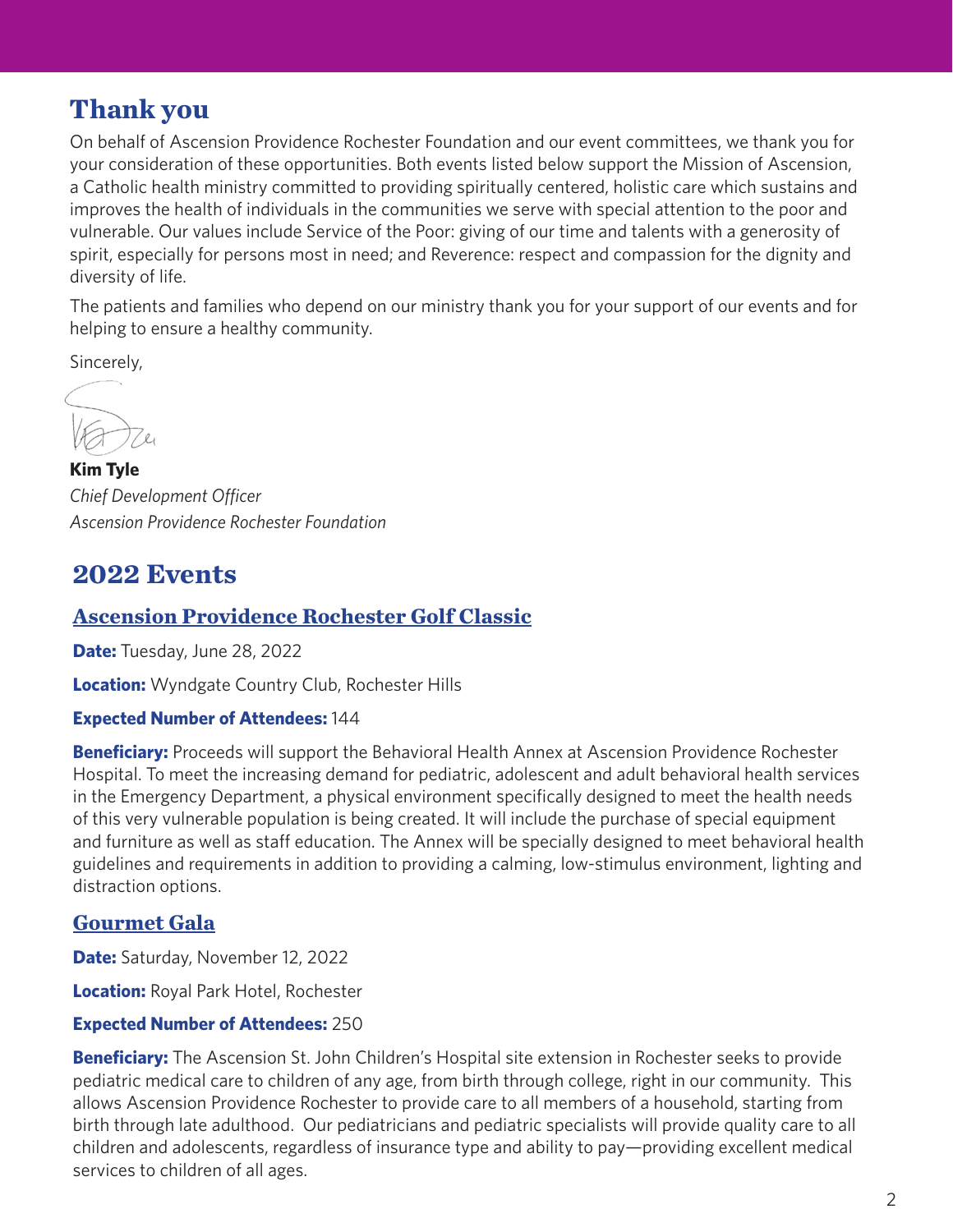# **Ascension Providence Rochester Golf Classic**

#### **Presenting Sponsor - \$25,000**

- 18 holes of golf for two foursomes (8 guests) including lunch, drinks on the course, and post-golf food truck rally
- Opportunity to host Dr. Ken Berkovitz with 7 guests, on a mutually agreed upon date to golf at Wyndgate Country Club
- Opportunity to provide giveaways to all participating golfers
- Company logo on welcome banner, golf cart signage and in Ascension Providence Rochester Golf Classic event program
- Hole signage on four holes
- Public acknowledgement as Presenting Sponsor during presented program at event
- Logo and link on event website
- Opportunity for a company representative to "send off" golfers at shotgun start

## **Diamond Sponsor - \$15,000**

- 18 holes of golf for two foursomes (8 guests) including lunch, drinks on the course, and post-golf food truck rally
- Opportunity to provide giveaways to all participating golfers
- Company logo on halfway house signage and in Ascension Providence Rochester Golf Classic event program
- Hole signage on two holes
- Public acknowledgement as Diamond Sponsor during presented program at event
- Logo and link on event website

## **Sapphire Sponsor - \$10,000**

- 18 holes of golf for two foursomes (8 guests) including lunch, drinks on the course, and post-golf food truck rally
- Opportunity to provide giveaways to all participating golfers
- Company logo in Ascension Providence Rochester Golf Classic event program
- Hole signage on two holes
- Public acknowledgement as Sapphire Sponsor during presented program at event
- Logo and link on event website

## **Emerald Sponsor - \$7,500**

- 18 holes of golf for two foursomes (8 guests) including lunch, drinks on the course, and post-golf food truck rally
- Company logo in Ascension Providence Rochester Golf Classic event program
- Hole signage on one hole
- Public acknowledgement as Emerald Sponsor during presented program at event
- Logo and link on event website

## **Ruby Sponsor - \$5,000**

- 18 holes of golf for one foursome (4 guests) including lunch, drinks on the course, and post-golf food truck rally
- Company listed in Ascension Providence Rochester Golf Classic event program
- Hole signage on one hole
- Public acknowledgement as Ruby Sponsor during presented program at event
- Logo and link on event website

## **\$2,500 Sponsorship Opportunities**

- 18 holes of golf for 2 guests including lunch, drinks on the course, and post-golf food truck rally
- Includes recognition at one of the following opportunities:
	- **Scorecard Sponsor** (1 available)
		- Includes company name/logo on every scorecard
	- **Closest to the Pin Sponsor** (1 available) • Includes recognition as Closest to the Pin Sponsor in Ascension Providence Rochester Golf Classic event program
	- **Hole-in-One Sponsor** (2 available) • Includes recognition as Hole-in-One Sponsor in Ascension Providence Rochester Golf Classic event program
	- **Longest Drive Sponsor** (1 available)
		- Includes recognition as Longest Drive Sponsor in Ascension Providence Rochester Golf Classic event program

## **Foursome - \$1,200**

## **Golfer - \$300**

Lunch – \$2,000

Food Truck - \$1,000 (3 available)

Driving Range - \$1,000

Putting Green - \$1,000

Hole Sponsor - \$1,000

Course Beverage Sponsor - \$500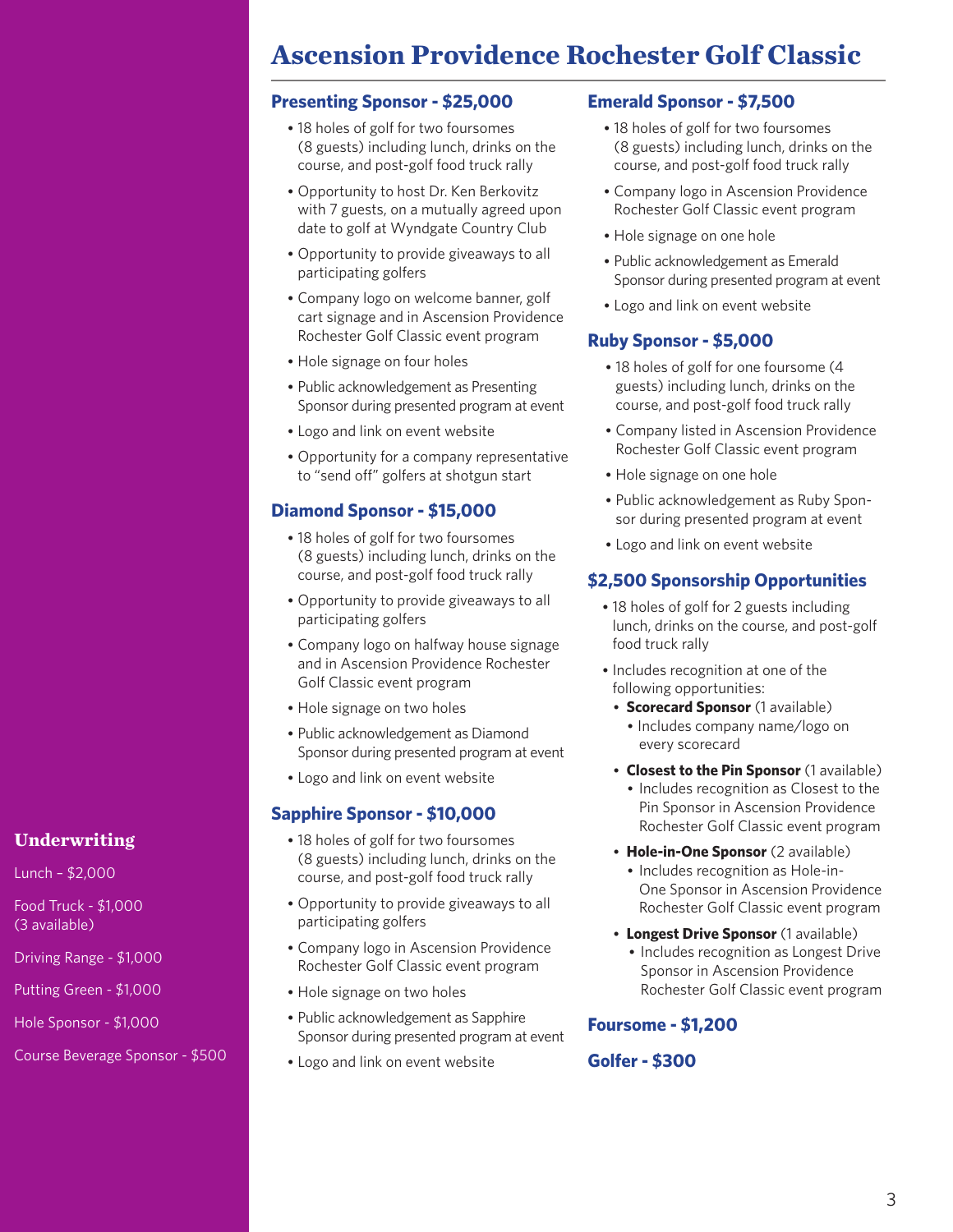**Interested in donating tickets to an associate? Contact specialevents@ascension.org for more information.**

## **Underwriting**

- Wine and Liquor Pull \$1,500
- Company name/logo on sign

Entertainment - \$1,500

• Public acknowledgement as underwriter of entertainment during event

#### Valet Parking - \$1,500

• Company name/ logo on sign

## Bar (2 available) - \$1,000

• Company name/ logo on sign

## Dessert - \$1,000

• Company name/ logo on sign

## Silent Auction - \$1,000

• Company name/ logo on sign

## **Presenting Sponsor - \$25,000**

**Gourmet Gala**

- Premier seating for 50 guests, includes exclusive access to VIP Reception
- VIP Reception named for Presenting Sponsor
- Company logo on event-related promotional materials including:
	- Event invitation
	- Video screens during event
- Live broadcast during the event
- Company name on program book cover
- Full-page color ad (4.5" x 7.5") on back cover of program book
- Public acknowledgement as Presenting Sponsor during presented program at event
- Company logo and link on event website

## **Diamond Sponsor - \$15,000**

- Premier seating for 20 guests, includes exclusive access to VIP Reception
- Full-page color ad (4.5" x 7.5") in program book (inside back cover or inside front cover placement, based on availability)
- Logo on video screens, on your table during event and on live broadcast during event
- Public acknowledgement as Diamond Sponsor during presented program at event
- Company logo and link on event website

## **Sapphire Sponsor - \$10,000**

- Premier seating for 10 guests, includes exclusive access to VIP Reception
- Full-page color ad (4.5" x 7.5") in program book
- Logo on video screens and on your table during event
- Public acknowledgement as Sapphire Sponsor during presented program at event
- Company logo and link on event website

## **Emerald Sponsor - \$7,500**

- Premier seating for 8 guests, includes exclusive access to VIP Reception
- Full-page color ad (4.5" x 7.5") in program book
- Logo on video screens and on your table during event
- Public acknowledgement as Emerald Sponsor during presented program at event
- Company logo and link on event website

## **Ruby Sponsor - \$5,000**

- Seating for 6 guests, includes exclusive access to VIP Reception
- Full-page color ad (4.5" x 7.5") in program book
- Logo on video screens and on your table during event
- Public acknowledgement as Ruby Sponsor during presented program at event
- Company logo and link on event website

## **Pearl Sponsor - \$3,500**

- Seating for 4 guests
- Half-page color ad (4.5" x 3.75") in program book
- Name recognition on video screens and on your table during event
- Public acknowledgement as Pearl Sponsor during presented program at event
- Company logo on event website

## **Table Sponsor - \$3,000**

- Seating for 10 guests, includes exclusive access to VIP Reception
- Name or logo included in program book
- Name on event website
- Name recognition on video screens and on the table during event

## **Benefactor Couple - \$1,000**

- Premier seating for 2 guests, includes exclusive access to VIP Reception
- Name listed in program book
- Name recognition on video screens during event

## **General Admission - \$250**

• Includes hors d'oeuvres, plated dinner, dessert, open bar and late-night food

## **Full-Page Ad - \$400**

• 4.5" x 7.5"

## **Half-Page Ad - \$200**

•4.5" x 3.75"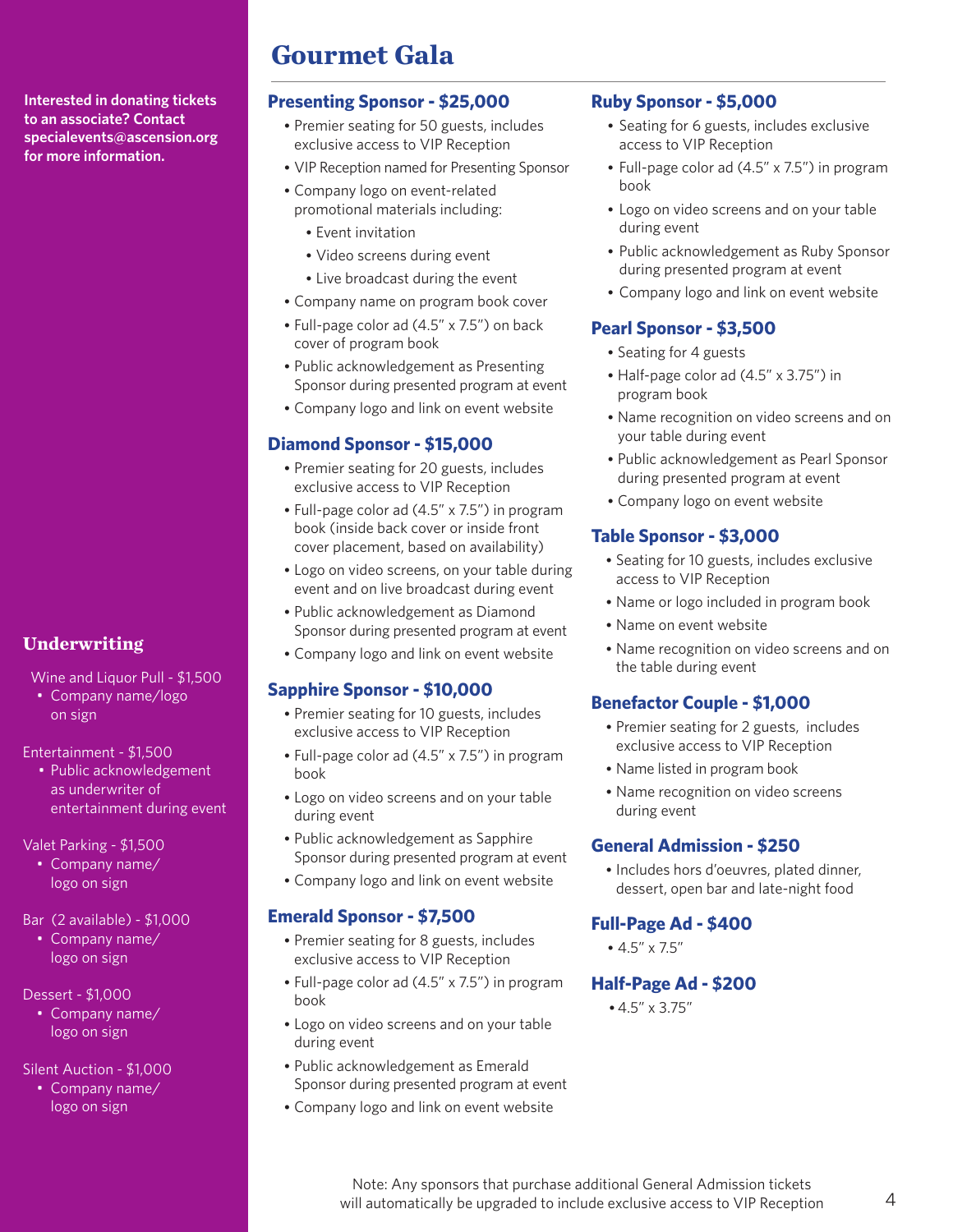# **Ascension Providence Rochester Golf Classic and Gourmet Gala**

Sponsorship of both events at the same level will entitle you to all the benefits of both events with the following savings:

|                                                    | <b>Diamond</b> | <b>Sapphire</b>     | <b>Emerald</b> | <b>Ruby</b> | <b>Pearl</b> |
|----------------------------------------------------|----------------|---------------------|----------------|-------------|--------------|
| <b>Ascension Providence Rochester Golf Classic</b> | \$15,000       | \$10,000            | \$7,500        | \$5,000     | \$3,500      |
| <b>Gourmet Gala</b>                                | \$15,000       | \$7,500<br>\$10,000 |                | \$5,000     | \$3,500      |
| <b>Total for both events</b>                       | \$30,000       | \$20,000            | \$15,000       | \$10,000    | \$7,000      |
| <b>Dual Sponsorship</b>                            | \$25,000       | \$16,000            | \$12,000       | \$8,000     | \$6,000      |
| <b>Savings</b>                                     | \$5,000        | \$4,000             | \$3,000        | \$2,000     | \$1,000      |

#### **Dual Diamond Sponsor\* - \$25,000**

- Two foursomes at the Golf Classic
- Signage on two holes at the Golf Classic
- Company logo in Golf Classic program book
- Premier seating for 20 guests at the Gourmet Gala
- Full-page color ad (4.5" x 7.5") in Gourmet Gala program book
- Public acknowledgement as Diamond Sponsor during presented program and on video screens at both events
- Company logo and link on both event websites

## **Dual Sapphire Sponsor\* - \$16,000**

- Two foursomes at the Golf Classic
- Signage on two holes at the Golf Classic
- Company logo in Golf Classic program book
- Seating for 10 guests at the Gourmet Gala
- Full-page color ad (4.5" x 7.5") in Gourmet Gala program book
- Public acknowledgement as Sapphire Sponsor during presented program and on video screens at both events
- Company logo and link on both event websites

#### **Dual Emerald Sponsor\* - \$12,000**

- Two foursomes at the Golf Classic
- Signage on one hole at the Golf Classic
- Seating for 8 guests at the Gourmet Gala
- Full-page color ad (4.5" x 7.5") in Gourmet Gala program book
- Public acknowledgement as Emerald Sponsor during presented program and on video screens at both events
- Company logo and link on both event websites

#### **Dual Ruby Sponsor\* - \$8,000**

- One foursome at the Golf Classic
- Signage on one hole at the Golf Classic
- Seating for 6 guests at the Gourmet Gala
- Half-page color ad (4.5" x 3.75") in Gourmet Gala program book
- Public acknowledgement as Ruby Sponsor during presented program and on video screens at both events
- Company logo and link on both event websites

#### **Dual Pearl Sponsor\* - \$6,000**

- One foursome at the Golf Classic
- Signage on one hole at the Golf Classic
- Seating for 4 guests at the Gourmet Gala
- Logo included in Gourmet Gala program book
- Public acknowledgement as Pearl Sponsor during presented program at both events
- 
- Company logo on both event websites *\* See pages 3 & 4 for complete description of all benefits.*